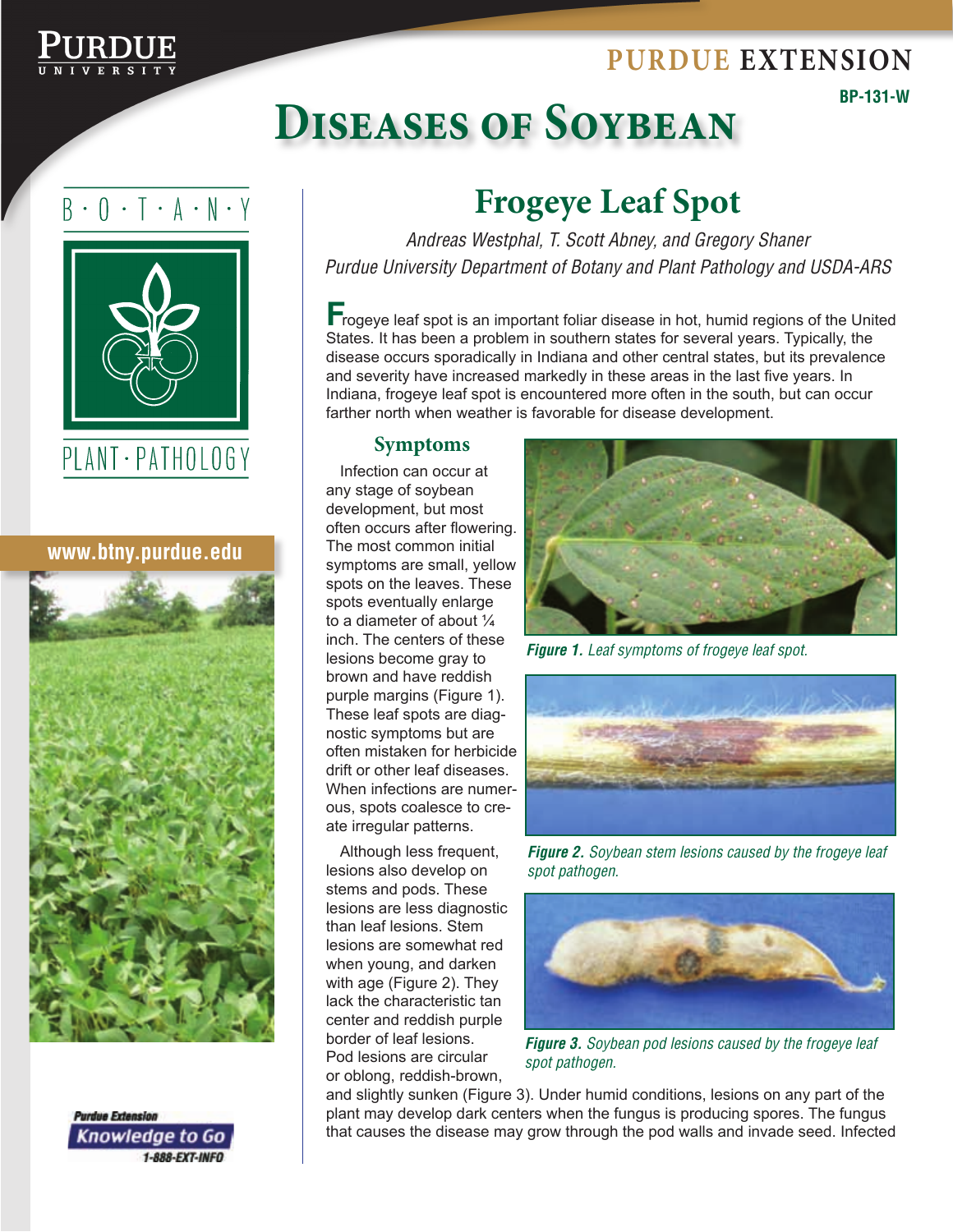### **Diseases of Soybean** Frogeye Leaf Spot BP-131-W **PURDUE** EXTENSION





*Figure 4. Seed damaged by frogeye leaf spot and other pathogens.*

seeds may show a range of symptoms (Figure 4). They may have no symptoms, or they may appear dark, shriveled, and may have a cracked seed coat.

#### **Causal Agent**

*Cercospora sojina* causes frogeye leaf spot. This fungus produces long, narrow spores that arise in clusters from dark cushions at the centers of lesions during warm, humid weather. When inspecting lesions with a good hand lens, it is possible to see black dots with masses of long, silvery spores in a lesion's center. A related fungus, *Cercospora kikuchii*, causes Cercospora leaf spot and purple seed stain, but its spores are much longer than those of *Cercospora sojina*.

#### **Disease Cycle**

*Cercospora sojina* survives in infected seed and plant debris from an infected crop. Infected seed may germinate poorly, and plants that do emerge from infected seed are often stunted and may have lesions on the cotyledons. These lesions produce spores that can be inoculum for leaf infections.

The fungus can also produce spores on the residue of a previous soybean crop. Although most soybean is grown in rotation with corn (meaning there is little soybean residue in newly planted soybean fields), enough soybean residue can remain to supply spores to begin an epidemic.

Wind readily transports the spores of *Cercospora sojina* (whether these have been produced on residue or new lesions) from one field to another.

Spore production and infection requires warm, humid weather. Leaves are most susceptible to infection when they are just emerging and become less susceptible

as they mature. This range of susceptibility can lead to a layered occurrence of disease in the plant canopy, depending on how conducive conditions were as each leaf layer emerged.

Frogeye leaf spot is a polycyclic disease, meaning that the number of lesions on the plant will continue to increase as long as the weather is favorable for infection. The greater the number of lesions, the greater the reduction of green leaf area, and the greater the reduction in yield. If favorable conditions for infection persist until late in the season, the fungus will infect pods and seeds.

#### **Management**

Frogeye leaf spot can cause significant yield losses. Management practices are aimed at reducing the amount of inoculum available for infection in the field and protecting plants from infection.

#### *Planting*

Plant clean, pathogen-free seed. The relative contribution of primary inoculum (the spores that initiate disease in the crop) in infected seed versus crop residue is not known. It is believed that residue may be a more significant source of inoculum than infected seed, but infected seed may establish the fungus in new areas.

#### *Tillage*

Burying infected soybean residue will help reduce the inoculum in a field. Many growers use fairly clean tillage prior to planting corn, which destroys and buries soybean residue in the soybean-corn rotation, which may explain why frogeye leaf spot has not been a serious problem in Indiana for many years. However, severe frogeye leaf spot outbreaks in several Indiana areas in 2005 indicate that the disease is capable of establishing itself here under current tillage practices.

#### *Rotation*

Rotating out of infected soybean for at least two years will help reduce the frogeye leaf spot risk.

#### *Resistant Varieties*

Several different genes for frogeye leaf spot resistance have been discovered and described in soybean. Because the disease is a more chronic problem in the southern United States, resistance is more commonly available in varieties of maturity group V and higher. Resistance is available in some, perhaps many, varieties adapted to Indiana. However, some varieties were clearly very susceptible to frogeye leaf spot during 2005.

*Rcs1*, *Rcs2*, and *Rcs3* are three named genes for frogeye leaf spot resistance, and additional sources of resistance have been reported. There are several races of the pathogen, which are distinguished by their